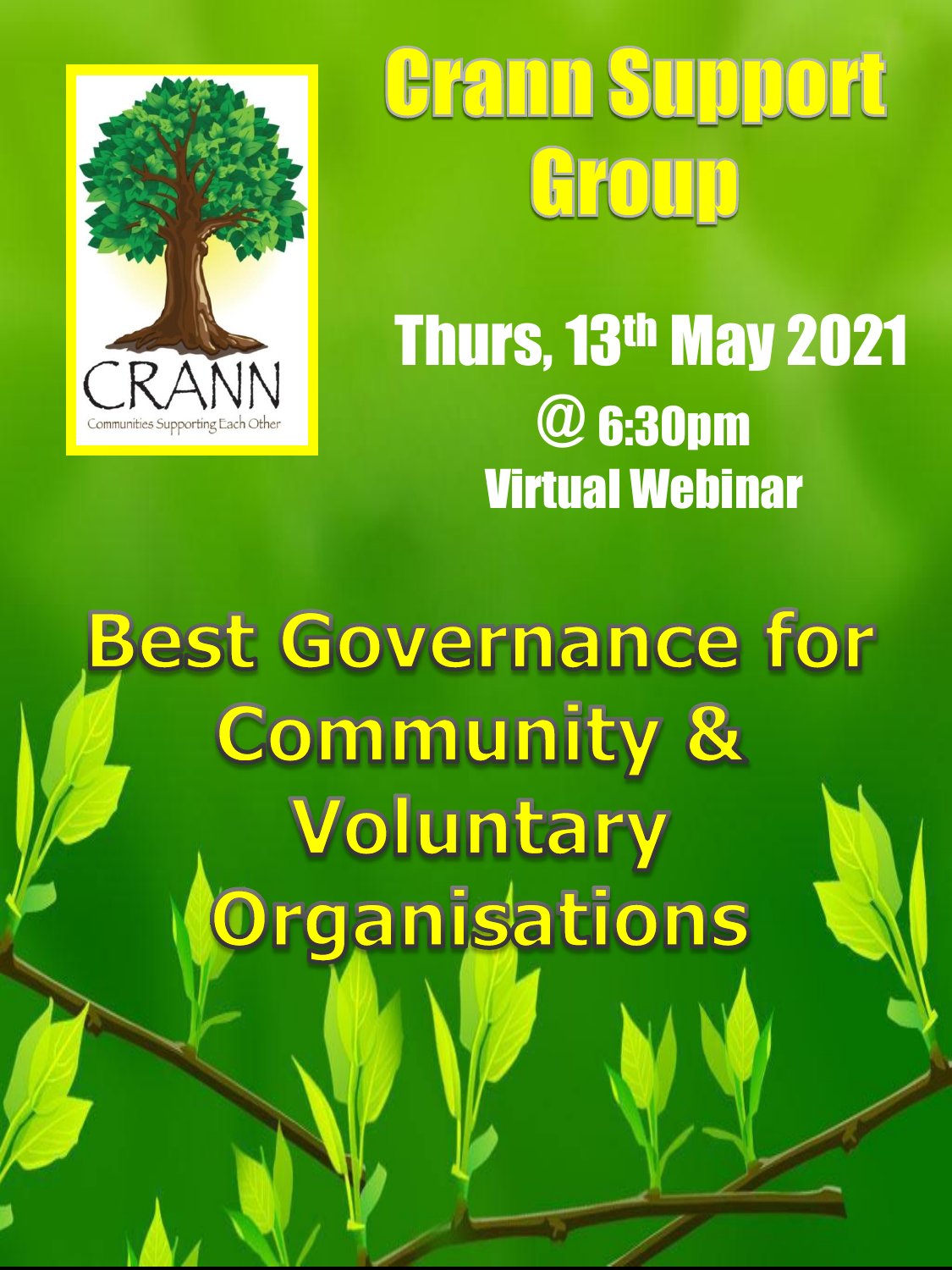### **The Seminar**



This seminar will be of particular interest to all who are volunteering, employed in, or associated with Community or Voluntary Organisations in the nonprofit sector. The Seminar will be delivered virtually by an expert, who is well experienced in encouraging NGO's to adopt best governance practices for their organisations. This focus on good governance extends to the implementation of the Charities Governance Code. The Code sets the minimum standards required, which all Board Members of a registered charity should ensure their charity meets, in order to effectively manage and control their organisations in an effective, efficient, accountable and transparent way.

## **The Aim of the Seminar**

The seminar aims to provide information, awareness and an understanding of; best Governance practices, the legal responsibilities attached to being a Company Director/Trustee, the Charities Act and the Governance Code to those involved in Community and Voluntary Organisations.

| Date:           | $13th$ May 2021                           |
|-----------------|-------------------------------------------|
| Time:           | 6:30 <sub>pm</sub>                        |
|                 | Delivery Method: Webinar - Via Zoom       |
| Cost:           | €30.00 (plus booking fee) per attendee    |
| <b>To Book:</b> | https://www.eventbrite.ie/e/153386102963/ |

Please book your place through Eventbrite and you will receive the Zoom Webinar details 24 hours prior to the event. We ask that all participants log in 10 minutes before the webinar begins.